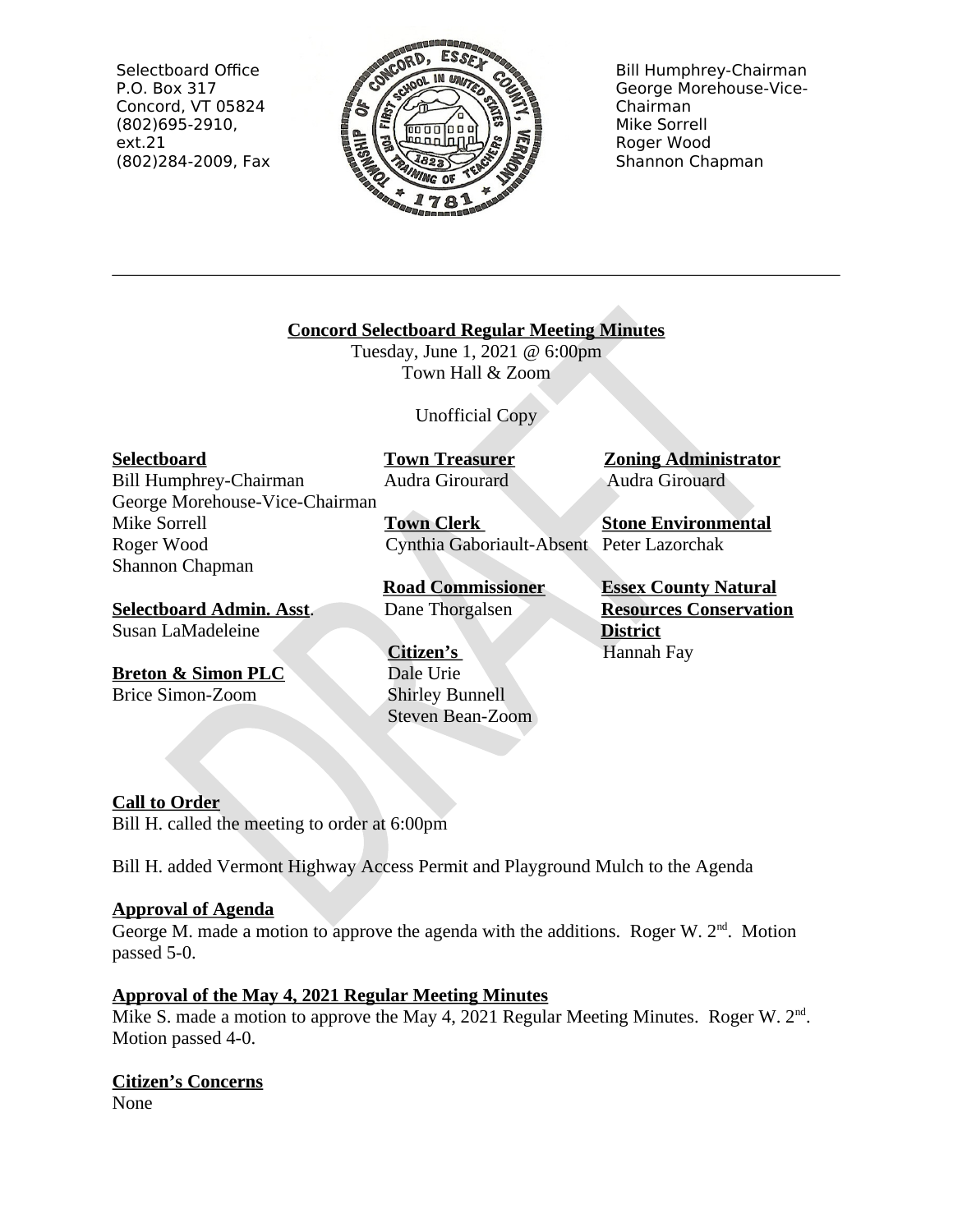## **Old Business**

**Town Clerk-Absent** 

# **Town Treasurer**

Audra G. emailed the May reports to the Board for review. She requested authorization to contact an attorney in regards to a Tax Sale.

Mike S, made a motion to authorize Audra G, to move forward in contacting an attorney for a Tax Sale. Shannon C. 2<sup>nd</sup>. Motion passed 5-0.

Audra G. stated that the purchase of the Fire Truck came in at a lesser cost than anticipated so she is working with Richard Fisher-Fire Chief to purchase addition fire equipment with the remainder of the grant.

Audra G. informed the Board that an individual needed to be authorized to apply and sign for the funds from the American Rescue Plan Act (ARPA).

Bill H, made a motion to authorize Audra Girouard to apply and sign for the funds from the American Rescue Plan Act. George M. 2<sup>nd</sup>. Motion passed 5-0.

Audra G. suggested that a committee be appointed to come up suggestions on how the American Rescue Plan Act funds be spent.

Susan L. will contact the Planning/Zoning Board concerning a committee.

## **Zoning Administrator**

Audra G. informed the Board that Schwag-South Street has been served and has 20 days to respond. She is also working on filing a complaint against Pam Bunnell-Grist Mill Pit Road. Audra G. requested permission to dismiss a violation against Claire Prince-Oregon Road, the violation has been corrected.

George M. made a motion to dismiss the violation against Claire Prince. Roger W. 2<sup>nd</sup>. Motion passed 5-0.

# **Road Commissioner**

Dane T. stated that the Town was awarded a Better Roads Grant in the amount of \$18,400.00 for a project on Leonard Hill Road.

The Town was also awarded a Municipal Highway Grant (amount not known at time of meeting) for a paving project on Oregon Road.

# **Health Officer**

Bill H. informed the Board that he received a report of a dog bite on May 5, 2021. No action required.

# **New Business**

#### **Communication Union District Up Date**

Consensus of the Board to table until the July meeting

#### **Folsom Ave. Stormwater Project**

Peter L. and Hannah F. informed the Board of some changes to the grant application and that the State was now requiring a 20% match for the project to move forward.

Consensus of the Board to move forward with the project and cover the 20% match.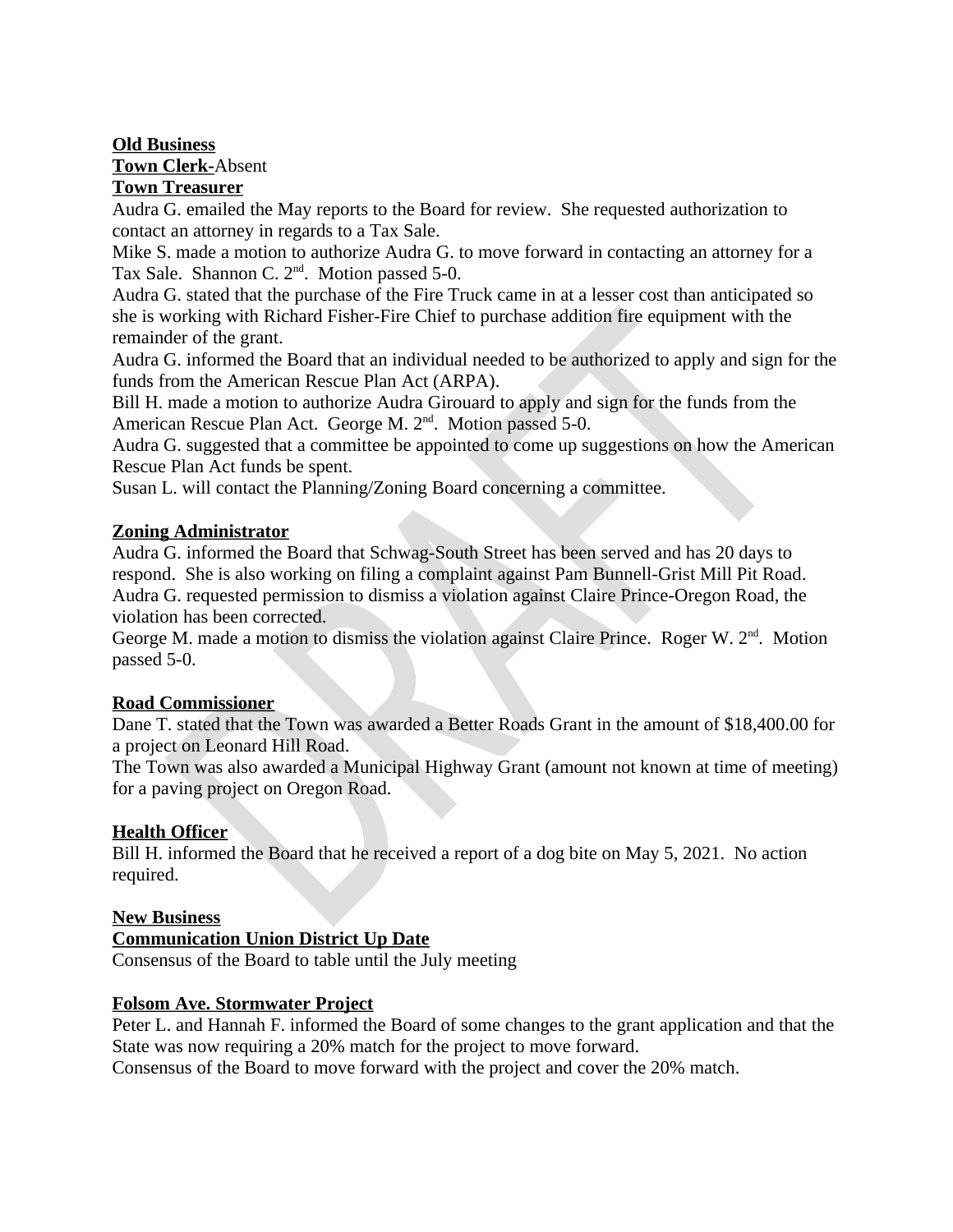## **Folsom Common Playground Mulch**

Susan L. will contact David Birt in regards to adding more mulch to the playground.

## **Miles Pond Beach Up Date**

Susan L. provided the Board with an informational packet from The Vermont Lake Wise Program. She stated that she is working on setting up a site visit with the State to look at different options for the Beach area.

Steven B. will reach out to his contact at the State for additional information.

## **Vermont Highway Access Permit**

Mike S. presented a Vermont Highway Access Permit on behalf of the Rock Dodgers Snowmobile Club for approval and signature. The Rock Dodgers would like to put in a culvert on the snowmobile trail access at the North Concord Park.

George M. made a motion to approve the Vermont Highway Access Permit. Roger W. 2<sup>nd</sup>. Motion passed 5-0.

Bill H. made a motion for George Morehouse to sign the Vermont Highway Access Permit. Shannon C. 2<sup>nd</sup>. Motion passed 5-0.

# **COVID**

#### **Building Up Date**

Consensus of the Board to open all Municipal Buildings to the public. Masks will be required for unvaccinated people.

#### **Resignation Acknowledgment**

George M. presented the Board with the resignation from Cynthia Stuart resigning from the Planning/Zoning Board effective July 1, 2021.

The Board acknowledges the resignation of Cynthia Stuart from the Planning/Zoning Board and thanks her for her many years of service.

#### **North Concord Trailer Park, LLC-Intent to sell**

Susan L. presented the Notification of the Intent to Sell the North Concord Trailer Park, LLC. The Board acknowledged the Intent to Sell.

#### 2021 Abstract

The 2021 Abstract was presented to the Board for review. The Board acknowledged the 2021 Abstract.

**Other-None**